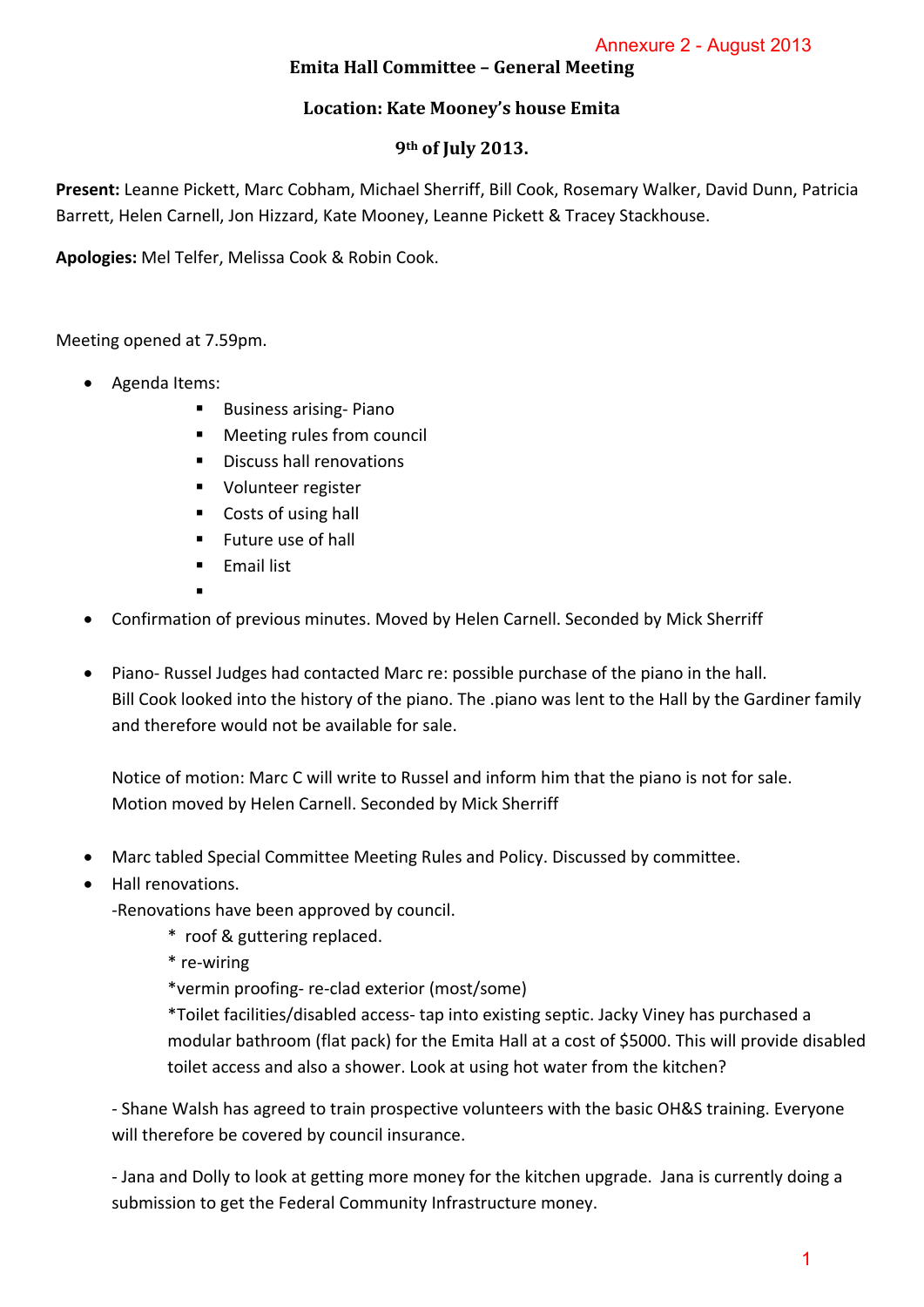## Annexure 2 - August 2013

‐ The committee is hoping that all work be completed by the end of the year so that we can hold the Emita Sports in January.

‐David Dunn asked the question about what work we need to do to make the Hall compliant with building code.

‐ Hall Cladding. The committee raised issue that we should re‐use any materials we can.

What cladding do we want to use?

Ask council for options on vermin proofing the building.

‐ Will the hall job be put out to tender? Marc C thought that for jobs under \$100,000, council may not have to.

‐Electrical work. Graham Jones is the only council registered electrician. It was asked if we should get other quotes.

- Volunteer Register.
	- ‐ Jana is organising a formal register with council for any prospective volunteers that would be on site during hall renovations.
	- ‐ Shane Walsh to organise and conduct OH&S sessions for our volunteers. An induction which covers volunteers for insurance purposes.
	- ‐ Look at having a volunteer register at council and maybe at Bowmans for people to sign also.
	- ‐ Need to ask council about the 'age' of volunteers. Can children be onsite during these volunteer sessions?
- Costs of using hall. Need to check this with council.
	- ‐ Key is held with council. Groups wishing to use the hall, need to register with council. Pay a bond. Council will do the risk assessment.
		- ^ Question: Do regular users get a permanent key?
- Future Use of Hall.
- It was asked whether it would be possible to hold another cracker night at the hall (as has been done in the past). Committee were keen to know of the regulations involving this and if it might be possible. Compliance etc. Annexure 2 - August 2013<br>
ald of the year so that we can l<br>
b to make the Hall compliant<br>
b to make the Hall compliant<br>
e any materials we can.<br>
iilding.<br>
jobs under \$100,000, counci<br>
ctrician. It was asked if we sh<br>
pect
	- ‐ Emita Sports 2014.

 $\wedge$  The committee agreed that they would like to hold this on Saturday the  $4^{th}$  of January. It could be held as a 'twilight' sports as in previous years.

^ If renovations are not completed by Emita Sports day 2014, the committee would like to explore options so that we could still use part of the space.

^ Bill Cook has an idea to move the kitchen from current location to the other side of the building next to bar. Make it vermin proof. With current kitchen becoming storage? Flag this as something to look at in the future.

^ Some committee members at some point, might meet with council to discuss future of the kitchen area.